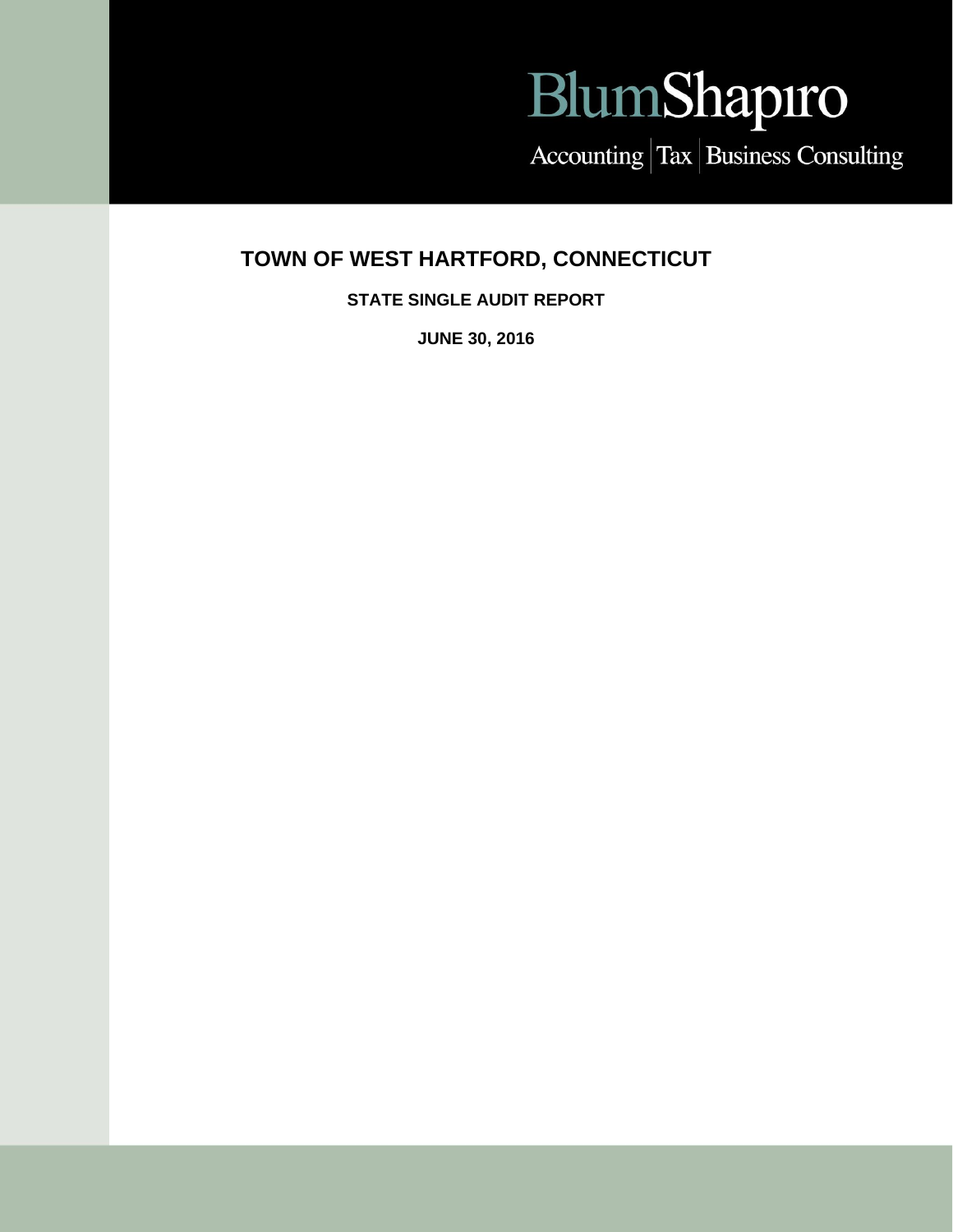## **TOWN OF WEST HARTFORD, CONNECTICUT STATE SINGLE AUDIT REPORT JUNE 30, 2016 TABLE OF CONTENTS**

| Independent Auditors' Report on Compliance for Each Major State Program; Report on<br>Internal Control over Compliance; and Report on the Schedule of Expenditures of |                |
|-----------------------------------------------------------------------------------------------------------------------------------------------------------------------|----------------|
| State Financial Assistance Required by the State Single Audit Act                                                                                                     | $1 - 3$        |
| Schedule of Expenditures of State Financial Assistance                                                                                                                | 4-6            |
| Notes to Schedule of Expenditures of State Financial Assistance                                                                                                       | $\overline{7}$ |
| Independent Auditors' Report on Internal Control over Financial Reporting and on<br>Compliance and Other Matters Based on an Audit of Financial Statements Performed  |                |
| in Accordance with Government Auditing Standards                                                                                                                      | $8-9$          |
| Schedule of Findings and Questioned Costs                                                                                                                             | 10             |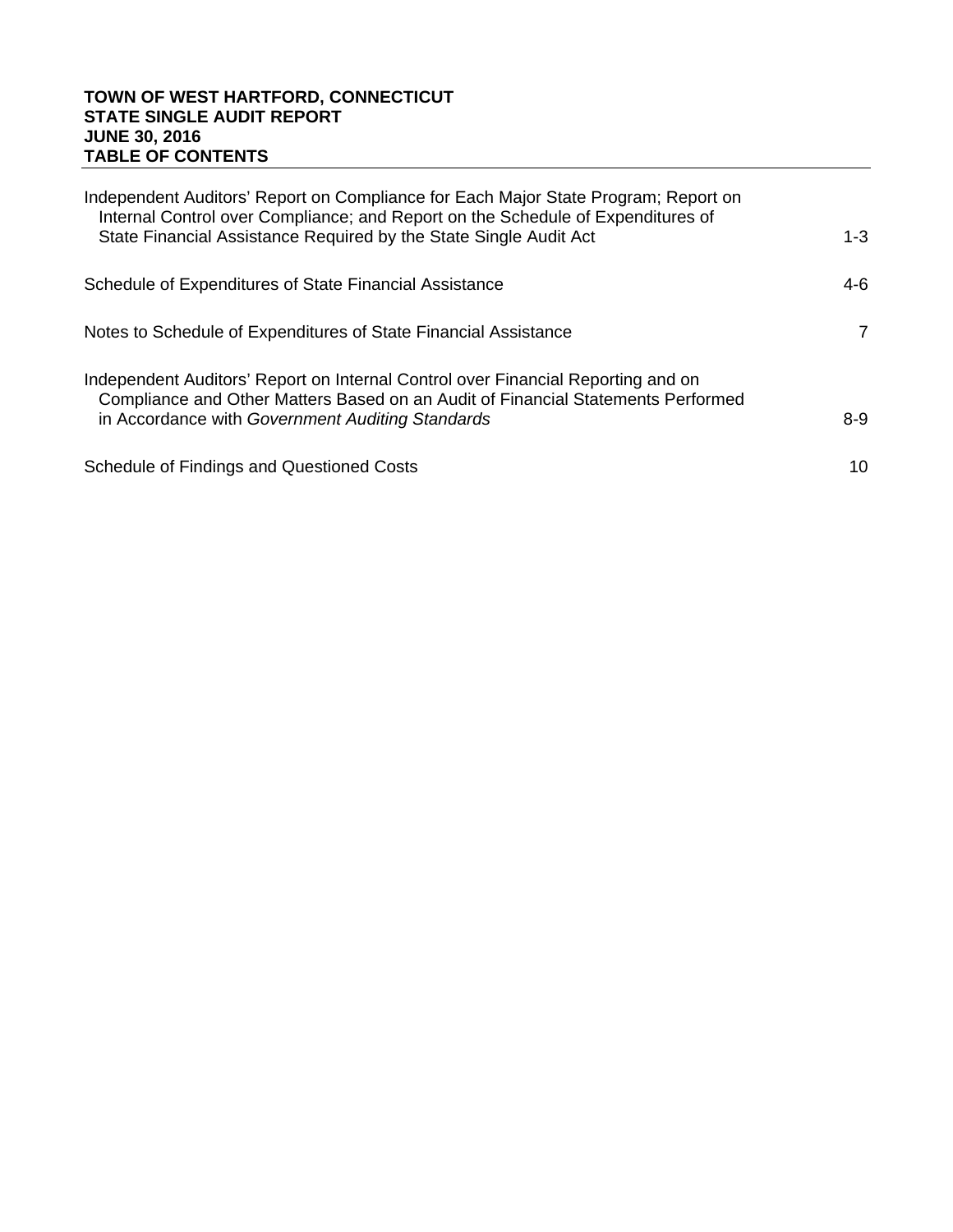

Accounting Tax Business Consulting

## **Independent Auditors' Report on Compliance for Each Major State Program; Report on Internal Control Over Compliance; and Report on the Schedule of Expenditures of State Financial Assistance Required by the State Single Audit Act**

To the Members of the Town Council Town of West Hartford, Connecticut

## **Report on Compliance for Each Major State Program**

We have audited the Town of West Hartford, Connecticut's compliance with the types of compliance requirements described in the Office of Policy and Management's *Compliance Supplement* that could have a direct and material effect on each of the Town of West Hartford, Connecticut's major state programs for the year ended June 30, 2016. The Town of West Hartford, Connecticut's major state programs are identified in the summary of auditors' results section of the accompanying schedule of findings and questioned costs.

## *Management's Responsibility*

Management is responsible for compliance with the requirements of laws, regulations, contracts and grants applicable to its state programs.

## *Auditors' Responsibility*

Our responsibility is to express an opinion on compliance for each of the Town of West Hartford, Connecticut's major state programs based on our audit of the types of compliance requirements referred to above. We conducted our audit of compliance in accordance with auditing standards generally accepted in the United States of America; the standards applicable to financial audits contained in *Government Auditing Standards*, issued by the Comptroller General of the United States; and the State Single Audit Act (C.G.S. Sections 4-230 to 4-236). Those standards and the State Single Audit Act require that we plan and perform the audit to obtain reasonable assurance about whether noncompliance with the types of compliance requirements referred to above that could have a direct and material effect on a major state program occurred. An audit includes examining, on a test basis, evidence about the Town of West Hartford, Connecticut's compliance with those requirements and performing such other procedures as we considered necessary in the circumstances.

We believe that our audit provides a reasonable basis for our opinion on compliance for each major state program. However, our audit does not provide a legal determination of the Town of West Hartford, Connecticut's compliance.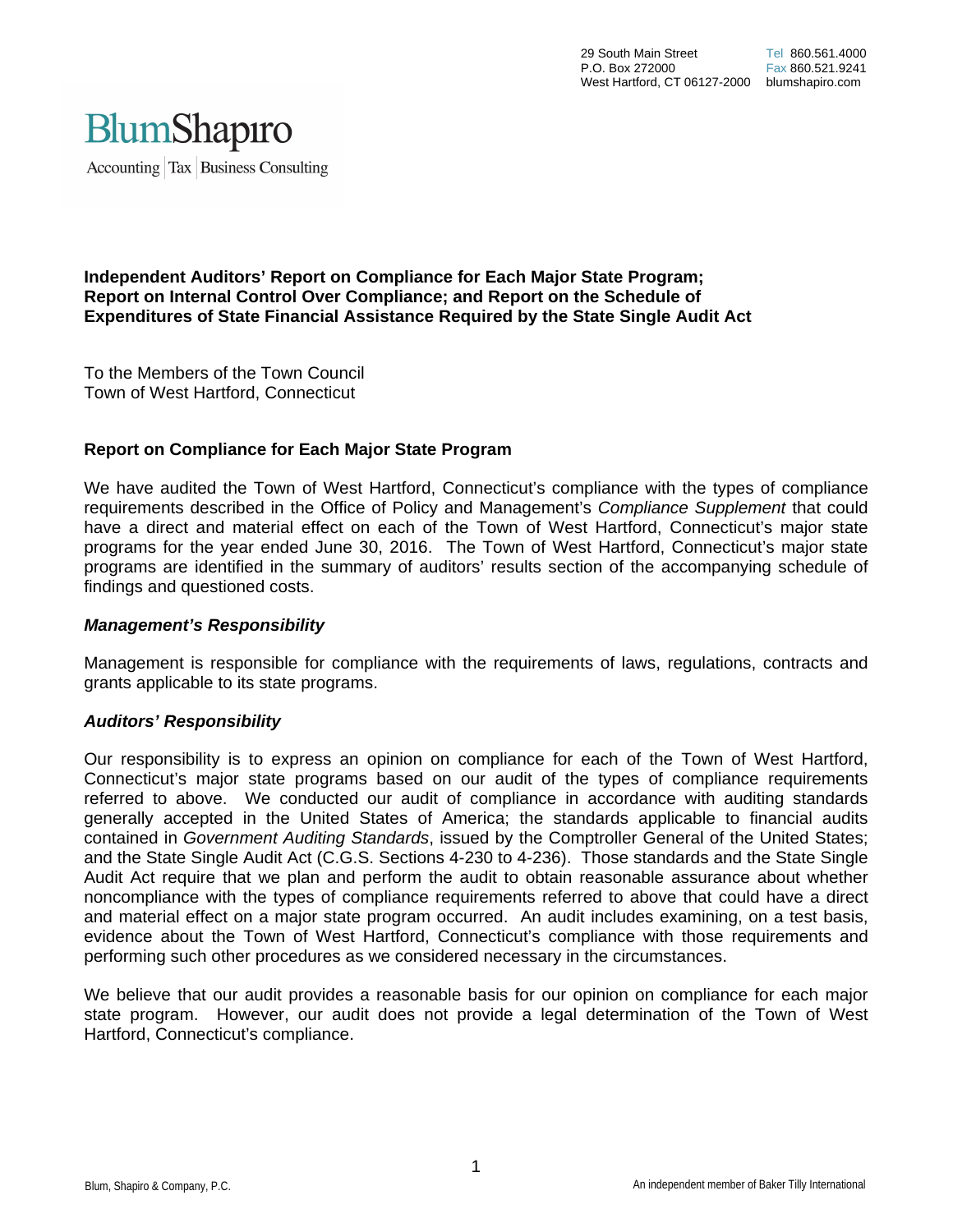## *Opinion on Each Major State Program*

In our opinion, the Town of West Hartford, Connecticut, complied, in all material respects, with the types of compliance requirements referred to above that could have a direct and material effect on each of its major state programs for the year ended June 30, 2016.

## *Report on Internal Control over Compliance*

Management of the Town of West Hartford, Connecticut, is responsible for establishing and maintaining effective internal control over compliance with the types of compliance requirements referred to above. In planning and performing our audit of compliance, we considered the Town of West Hartford, Connecticut's internal control over compliance with the types of requirements that could have a direct and material effect on each major state program to determine the auditing procedures that are appropriate in the circumstances for the purpose of expressing an opinion on compliance for each major state program and to test and report on internal control over compliance in accordance with the State Single Audit Act, but not for the purpose of expressing an opinion on the effectiveness of internal control over compliance. Accordingly, we do not express an opinion on the effectiveness of the Town of West Hartford, Connecticut's internal control over compliance.

A deficiency in internal control over compliance exists when the design or operation of a control over compliance does not allow management or employees, in the normal course of performing their assigned functions, to prevent, or detect and correct, noncompliance with a type of compliance requirement of a state program on a timely basis. A material weakness in internal control over compliance is a deficiency, or combination of deficiencies, in internal control over compliance such that there is a reasonable possibility that material noncompliance with a type of compliance requirement of a state program will not be prevented, or detected and corrected on a timely basis. A significant deficiency in internal control over compliance is a deficiency, or combination of deficiencies, in internal control over compliance with a type of compliance requirement of a state program that is less severe than a material weakness in internal control over compliance, yet important enough to merit attention by those charged with governance.

Our consideration of internal control over compliance was for the limited purpose described in the first paragraph of this section and was not designed to identify all deficiencies in internal control over compliance that might be material weaknesses or significant deficiencies. We did not identify any deficiencies in internal control over compliance that we consider to be material weaknesses. However, material weaknesses may exist that have not been identified.

The purpose of this report on internal control over compliance is solely to describe the scope of our testing of internal control over compliance and the results of that testing based on the requirements of the State Single Audit Act. Accordingly, this report is not suitable for any other purpose.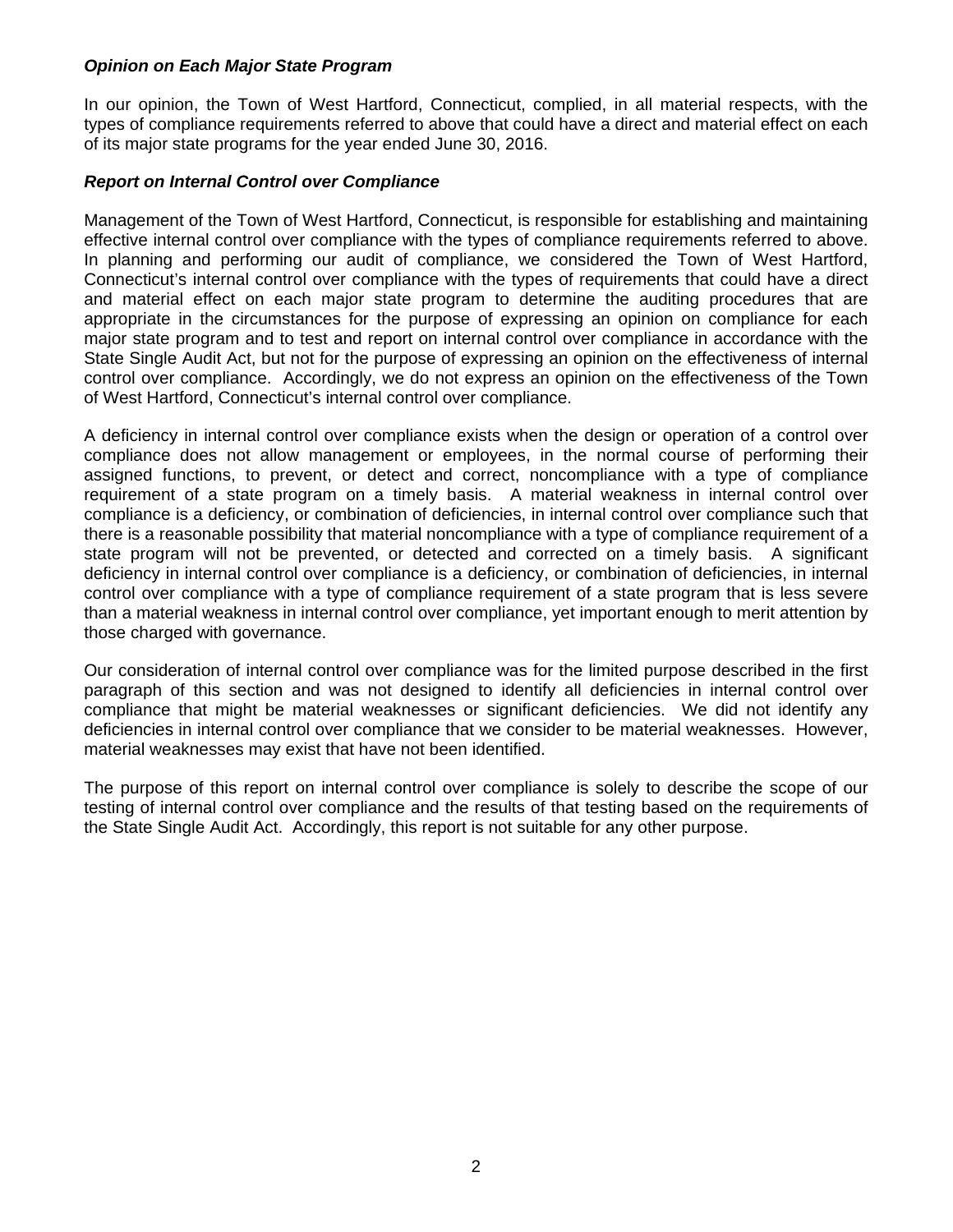## **Report on Schedule of Expenditures of State Financial Assistance Required by the State Single Audit Act**

We have audited the financial statements of the governmental activities, the business-type activities, the discretely presented component unit*,* each major fund and the aggregate remaining fund information of the Town of West Hartford, Connecticut, as of and for the year ended June 30, 2016, and the related notes to the financial statements, which collectively comprise the Town of West Hartford, Connecticut's basic financial statements. We issued our report thereon dated December 23, 2016, which contained unmodified opinions on those financial statements. Our audit was conducted for the purpose of forming opinions on the financial statements that collectively comprise the basic financial statements. The accompanying schedule of expenditures of state financial assistance is presented for purposes of additional analysis as required by the State Single Audit Act and is not a required part of the basic financial statements. Such information is the responsibility of management and was derived from and relates directly to the underlying accounting and other records used to prepare the basic financial statements. The information has been subjected to the auditing procedures applied in the audit of the financial statements and certain additional procedures, including comparing and reconciling such information directly to the underlying accounting and other records used to prepare the basic financial statements or to the basic financial statements themselves, and other additional procedures in accordance with auditing standards generally accepted in the United States of America. In our opinion, the schedule of expenditures of state financial assistance is fairly stated in all material respects in relation to the basic financial statements as a whole.

Blum, Shapino & Company, P.C.

West Hartford, Connecticut December 23, 2016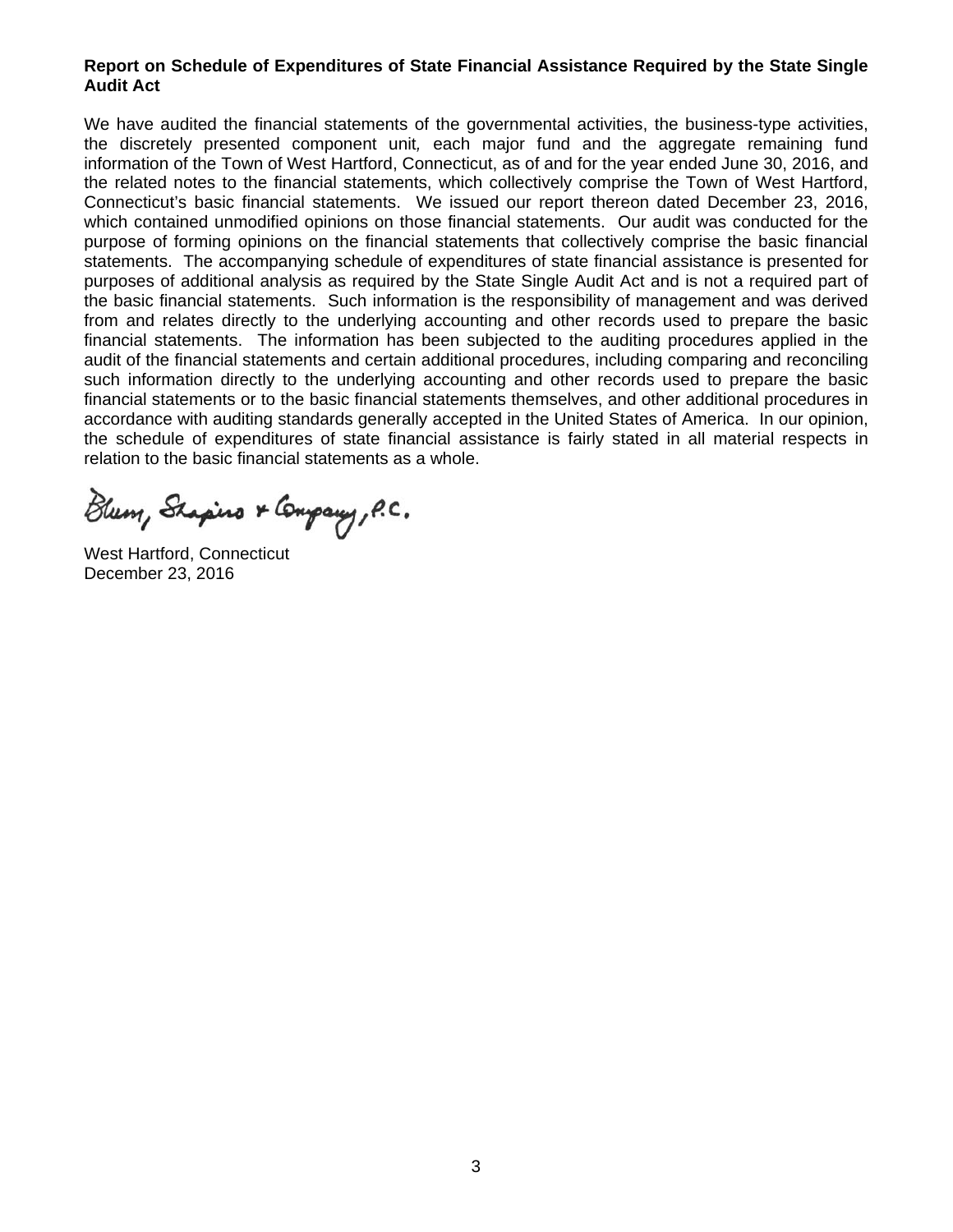#### **TOWN OF WEST HARTFORD, CONNECTICUT SCHEDULE OF EXPENDITURES OF STATE FINANCIAL ASSISTANCE FOR THE YEAR ENDED JUNE 30, 2016**

| State Grantor/Pass-Through Grantor/<br><b>Program Title</b>         | <b>State Grant Program</b><br><b>Core-CT Number</b> | <b>Expenditures</b>    |         |
|---------------------------------------------------------------------|-----------------------------------------------------|------------------------|---------|
| <b>Connecticut State Library</b>                                    |                                                     |                        |         |
| <b>Grants To Public Libraries</b>                                   | 11000-CSL66051-17003                                | \$                     | 1,087   |
| <b>Connecticard Payments</b>                                        | 11000-CSL66051-17010                                |                        | 8,980   |
| <b>Historic Document Preservation</b>                               | 12060-CSL66094-35150                                |                        | 4,000   |
| <b>Total Connecticut State Library</b>                              |                                                     |                        | 14,067  |
| <b>Department of Transportation</b>                                 |                                                     |                        |         |
| <b>Bus Operations</b>                                               | 12001-DOT57931-12175                                |                        | 25,261  |
| Town Aid Road Grants-Municipal                                      | 12052-DOT57131-43455                                |                        | 687,363 |
| <b>Urban Systems</b>                                                | 13033-DOT57191-41392                                |                        | 52,155  |
| Fix It First-Repair Bridges                                         | 13033-DOT57191-43123                                |                        | 26,478  |
| <b>Total Department of Transportation</b>                           |                                                     |                        | 791,257 |
| Department of Emergency Services and Public Protection              |                                                     |                        |         |
| School Security Competitive Grant Program (Bonds)                   | 12052-DPS32161-43546                                |                        | 151,138 |
| <b>Telecommunications Fund</b>                                      | 12060-DPS32741-35190                                |                        | 140,818 |
| State Assets Forfeiture Revolving Fund                              | 12060-DPS32155-35142                                |                        | 92,619  |
| Total Department of Emergency Services and Public Protection        |                                                     |                        | 384,575 |
| <b>Department of Veterans' Affairs</b>                              |                                                     |                        |         |
| Headstones                                                          | 11000-DVA21134-16049                                |                        | 1,700   |
| <b>Economic and Community Development</b>                           |                                                     |                        |         |
| <b>West Hartford Science Center</b><br>West Hartford Science Center | 12052-ECD46210-43090<br>12052-ECD46260-43090        | \$<br>49,234<br>41,291 |         |
| Total Economic and Community Development                            |                                                     |                        | 90,525  |
| <b>Office of Early Childhood</b>                                    |                                                     |                        |         |
| Early Childhood Program                                             | 11000-OEC64845-12113                                |                        | 322,615 |
| School Readiness Quality Enhancement                                | 11000-OEC64845-17097                                |                        | 3,881   |
| <b>Competitive District Grant</b>                                   | 12060-OEC64845-35475                                |                        | 88,000  |
| Total Office of Early Childhood                                     |                                                     |                        | 414,496 |

The accompanying notes are an integral part of this schedule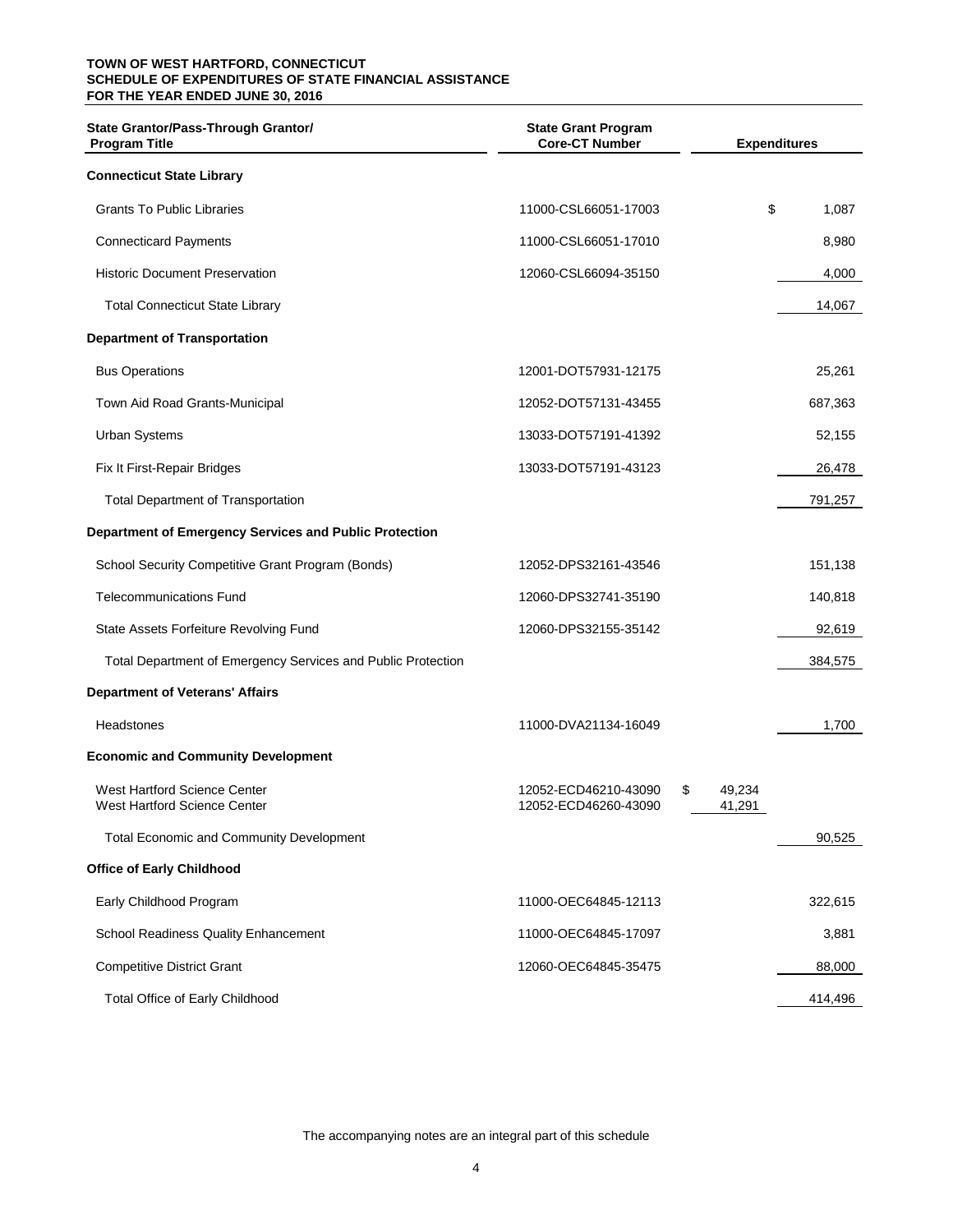#### **SCHEDULE OF EXPENDITURES OF STATE FINANCIAL ASSISTANCE (CONTINUED) TOWN OF WEST HARTFORD, CONNECTICUT FOR THE YEAR ENDED JUNE 30, 2016**

| State Grantor/Pass-Through Grantor/<br><b>Program Title</b>                   | <b>State Grant Program</b><br><b>Core-CT Number</b> | <b>Expenditures</b> |
|-------------------------------------------------------------------------------|-----------------------------------------------------|---------------------|
| <b>Office of Policy and Management</b>                                        |                                                     |                     |
| Payment in Lieu of Taxes (PILOT) on Private Colleges<br>and General Hospitals | 11000-OPM20600-17006                                | \$<br>978,740       |
| Reimbursement of Property Taxes - Disability Exemption                        | 11000-OPM20600-17011                                | 5,883               |
| Property Tax Relief for Elderly and Totally Disabled Homeowners               | 11000-OPM20600-17018                                | 272,810             |
| Property Tax Relief for Veterans                                              | 11000-OPM20600-17024                                | 71,063              |
| Local Capital Improvement Program                                             | 12050-OPM20600-40254                                | 431,154             |
| Municipal Grants-In-Aid                                                       | 12052-OPM20600-43587                                | 805,784             |
| <b>Transit Oriented Development Training Grant</b>                            | 17151-OPM20600-43550                                | 22,650              |
| Total Office of Policy and Management                                         |                                                     | 2,588,084           |
| <b>Department of Education</b>                                                |                                                     |                     |
| <b>Sheff Settlement</b>                                                       | 11000-SDE64370-12457                                | 108,700             |
| Youth Service Bureau Enhancement                                              | 11000-SDE64370-16201                                | 7,026               |
| <b>Child Nutrition State Match</b>                                            | 11000-SDE64370-16211                                | 34,734              |
| <b>Health Foods Initiative</b>                                                | 11000-SDE64370-16212                                | 71,380              |
| <b>Adult Education</b>                                                        | 11000-SDE64370-17030                                | 95,812              |
| <b>Health Services</b>                                                        | 11000-SDE64370-17034                                | 538,747             |
| <b>Bilingual Education</b>                                                    | 11000-SDE64370-17042                                | 3,799               |
| School Breakfast Program                                                      | 11000-SDE64370-17046                                | 31,080              |
| Youth Service Bureaus                                                         | 11000-SDE64370-17052                                | 33,172              |
| Open Choice Program                                                           | 11000-SDE64370-17053                                | 538,883             |
| <b>Total Department of Education</b>                                          |                                                     | 1,463,333           |
| <b>Total State Financial Assistance Before Exempt Programs</b>                |                                                     | 5,748,037           |
| <b>Exempt Programs</b>                                                        |                                                     |                     |
| <b>Department of Administrative Services</b>                                  |                                                     |                     |
| <b>School Construction Grants</b><br><b>School Construction Grants</b>        | 13010-DAS27635-40901<br>S<br>13009-DAS27636-40896   | 5,841,462<br>15,801 |

|                                             |                      | 5.857.263  |
|---------------------------------------------|----------------------|------------|
| School Construction - Principal SDE         | 13010-DAS27636-40901 | 14,609,394 |
| Total Department of Administrative Services |                      | 20,466,657 |

The accompanying notes are an integral part of this schedule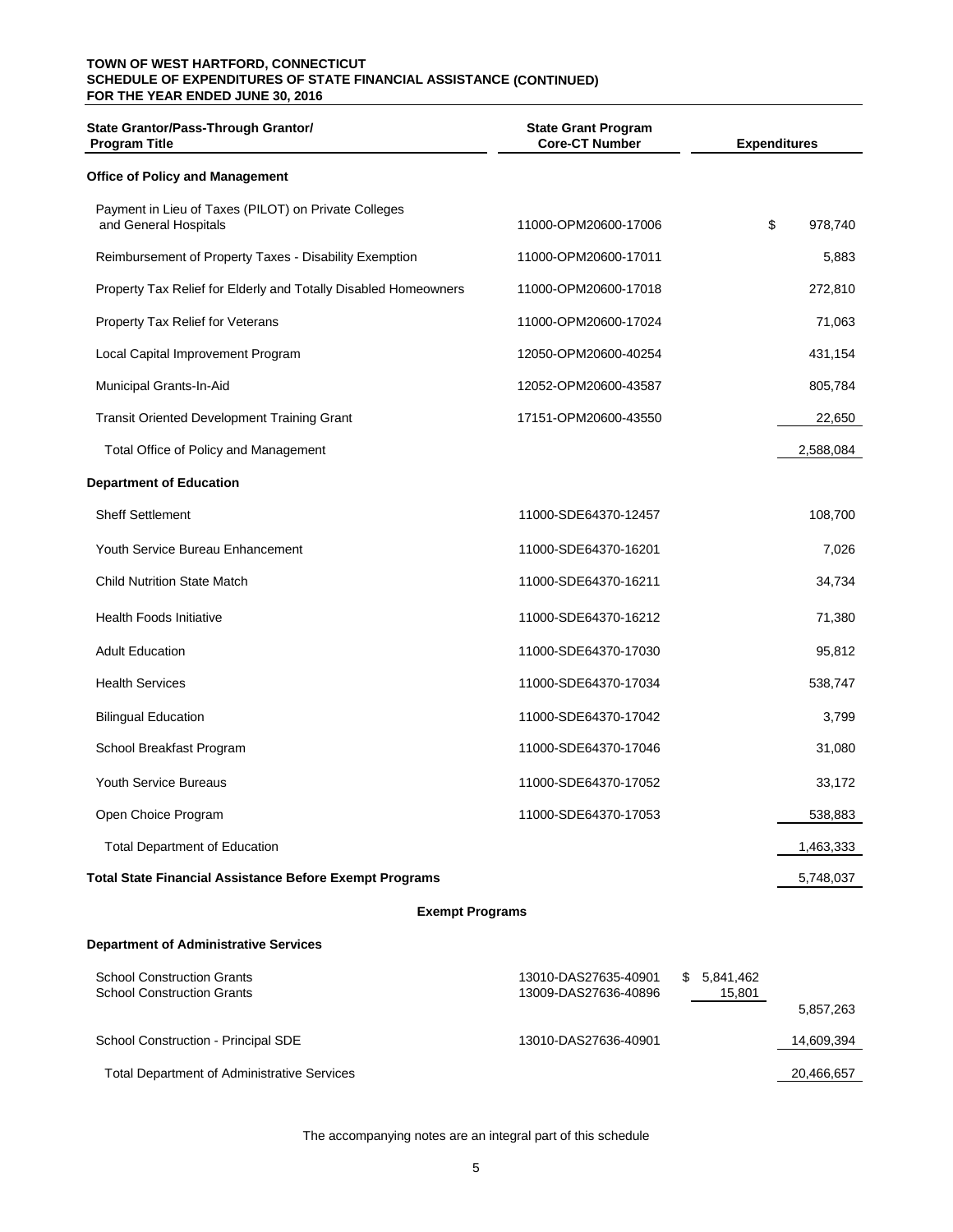#### **SCHEDULE OF EXPENDITURES OF STATE FINANCIAL ASSISTANCE (CONTINUED) TOWN OF WEST HARTFORD, CONNECTICUT FOR THE YEAR ENDED JUNE 30, 2016**

| State Grantor/Pass-Through Grantor/<br><b>Program Title</b> | <b>State Grant Program</b><br><b>Core-CT Number</b> | <b>Expenditures</b> |
|-------------------------------------------------------------|-----------------------------------------------------|---------------------|
| <b>Office of Policy and Management</b>                      |                                                     |                     |
| Mashantucket Pequot and Mohegan Fund Grant                  | 12009-OPM20600-17005                                | \$<br>210,497       |
| <b>Department of Education</b>                              |                                                     |                     |
| <b>Public School Transportation</b>                         | 11000-SDE64370-17027                                | 164,984             |
| <b>Educational Cost Sharing</b>                             | 11000-SDE64370-17041-82010                          | 19,962,340          |
| Excess Costs Student Based and Equity                       | 11000-SDE64370-17047                                | 3,768,262           |
| Nonpublic School Transportation                             | 11000-SDE64370-17049                                | 73,089              |
| <b>Total Department of Education</b>                        |                                                     | 23,968,675          |
| <b>Total Exempt Programs</b>                                |                                                     | 44,645,829          |
| <b>Total State Financial Assistance</b>                     |                                                     | 50,393,866          |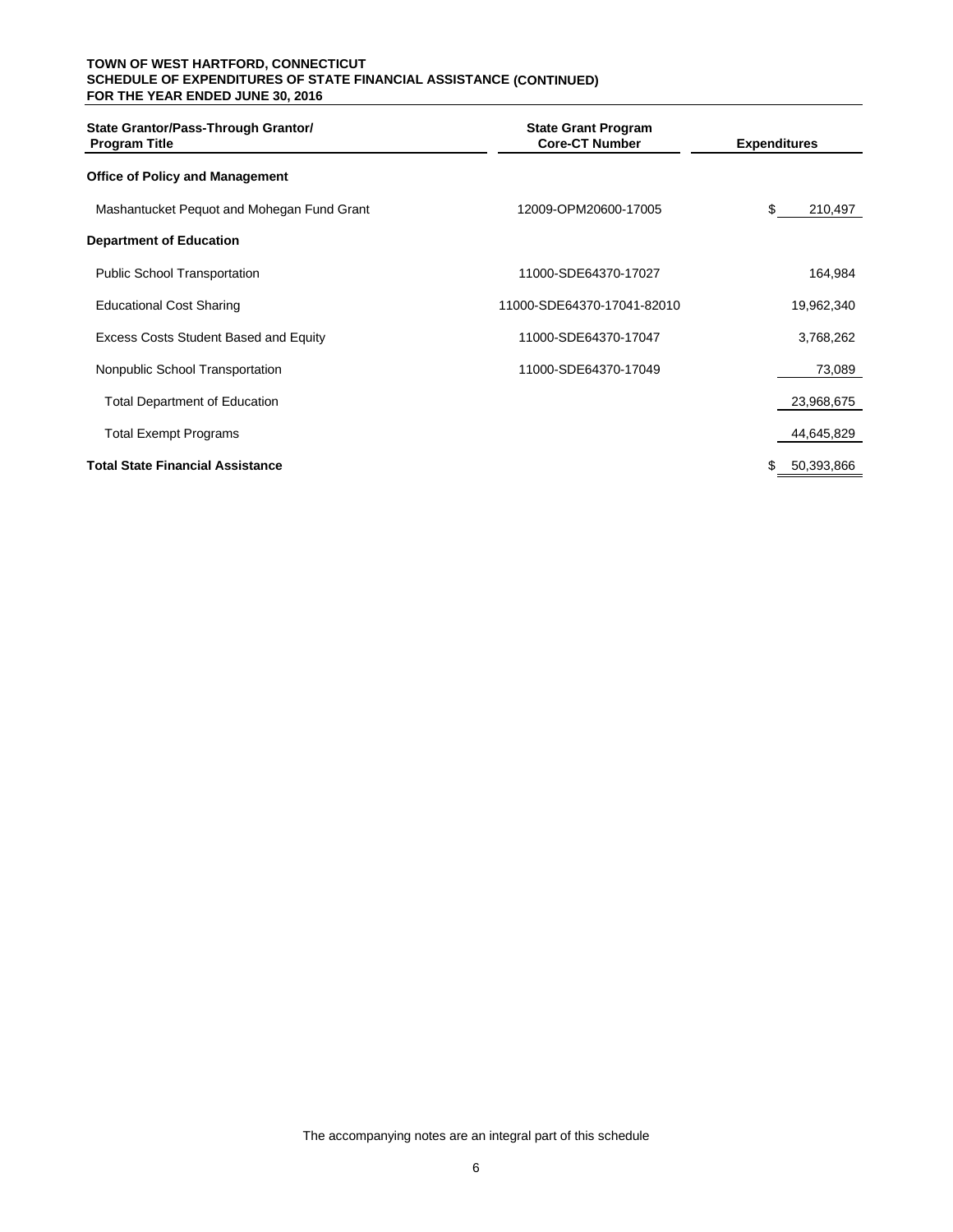## **NOTE 1 - BASIS OF PRESENTATION**

The accompanying schedule of expenditures of state financial assistance (the Schedule) includes the state grant activity of the Town of West Hartford, Connecticut, under programs of the State of Connecticut for the year ended June 30, 2016. Various departments and agencies of the State of Connecticut have provided financial assistance through grants and other authorizations in accordance with the General Statutes of the State of Connecticut. Because the Schedule presents only a selected portion of the operations of the Town of West Hartford, Connecticut, it is not intended to, and does not, present the financial position, changes in fund balance, changes in net position or cash flows of the Town of West Hartford, Connecticut.

## **NOTE 2 - SUMMARY OF SIGNIFICANT ACCOUNTING POLICIES**

The accounting policies of the Town of West Hartford, Connecticut, conform to accounting principles generally accepted in the United States of America as applicable to governmental organizations. The information in the Schedule is presented based upon regulations established by the State of Connecticut, Office of Policy and Management.

Expenditures reported on the Schedule are presented on the modified accrual basis of accounting. In accordance with Section 4-236-22 of the Regulations to the State Single Audit Act, certain grants are not dependent on expenditure activity and, accordingly, are considered to be expended in the fiscal year of receipt. These grant program receipts are reflected in the expenditures column of the Schedule.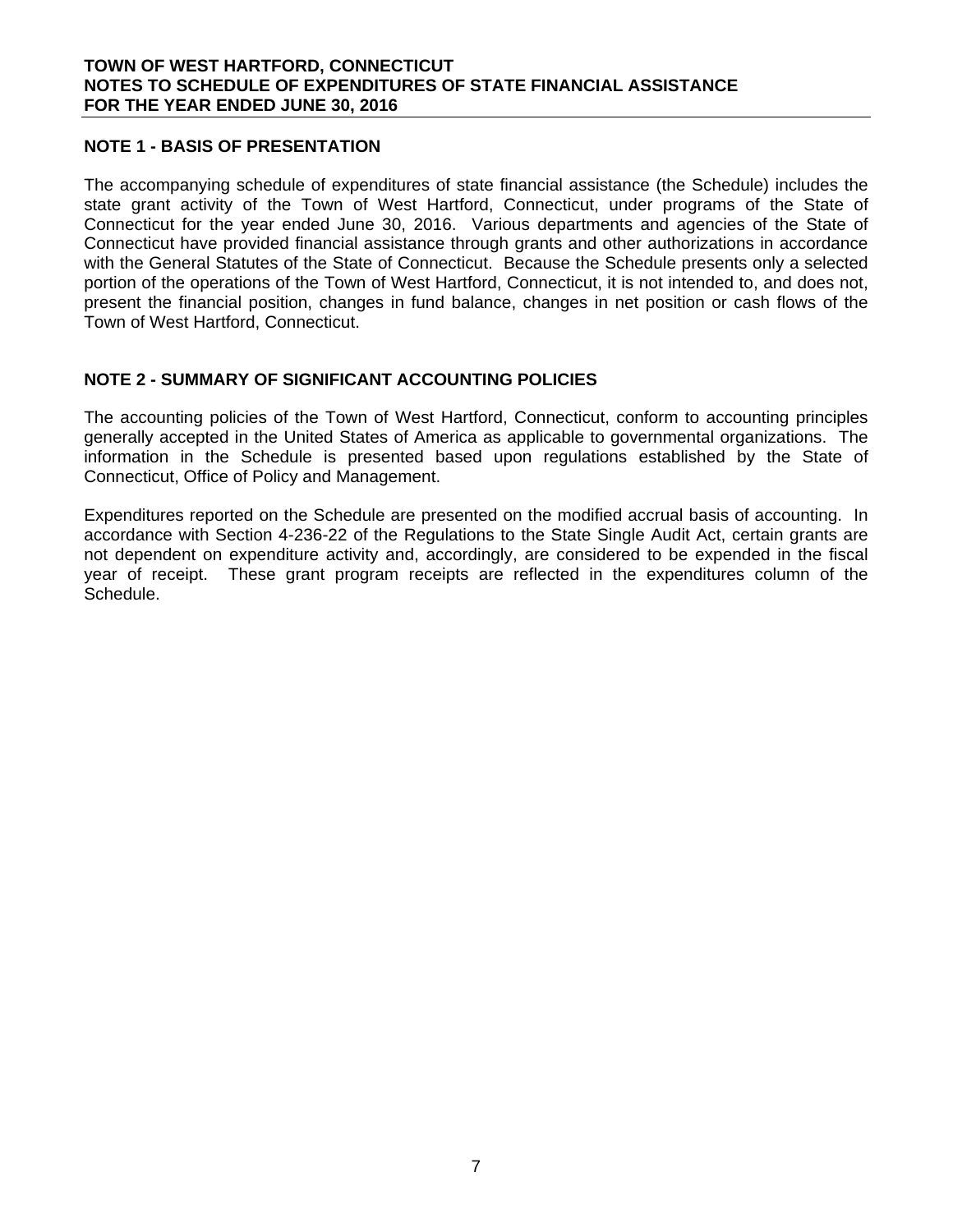

Accounting Tax Business Consulting

## **Independent Auditors' Report on Internal Control over Financial Reporting and on Compliance and Other Matters Based on an Audit of Financial Statements Performed in Accordance with** *Government Auditing Standards*

To the Members of the Town Council Town of West Hartford, Connecticut

We have audited, in accordance with the auditing standards generally accepted in the United States of America and the standards applicable to financial audits contained in *Government Auditing Standards*, issued by the Comptroller General of the United States, the financial statements of the governmental activities, the business-type activities, the discretely presented component unit, each major fund and the aggregate remaining fund information of the Town of West Hartford, Connecticut, as of and for the year ended June 30, 2016, and the related notes to the financial statements, which collectively comprise the Town of West Hartford, Connecticut's basic financial statements, and have issued our report thereon dated December 23, 2016.

## **Internal Control over Financial Reporting**

In planning and performing our audit of the financial statements, we considered the Town of West Hartford, Connecticut's internal control over financial reporting (internal control) to determine the audit procedures that are appropriate in the circumstances for the purpose of expressing our opinions on the financial statements, but not for the purpose of expressing an opinion on the effectiveness of the Town of West Hartford, Connecticut's internal control. Accordingly, we do not express an opinion on the effectiveness of the Town of West Hartford, Connecticut's internal control.

A deficiency in internal control exists when the design or operation of a control does not allow management or employees, in the normal course of performing their assigned functions, to prevent, or detect and correct, misstatements on a timely basis. A material weakness is a deficiency, or combination of deficiencies, in internal control such that there is a reasonable possibility that a material misstatement of the entity's financial statements will not be prevented, or detected and corrected on a timely basis. A significant deficiency is a deficiency, or combination of deficiencies, in internal control that is less severe than a material weakness, yet important enough to merit attention by those charged with governance.

Our consideration of internal control was for the limited purpose described in the first paragraph of this section and was not designed to identify all deficiencies in internal control that might be material weaknesses or significant deficiencies. Given these limitations, during our audit we did not identify any deficiencies in internal control that we consider to be material weaknesses. However, material weaknesses may exist that have not been identified.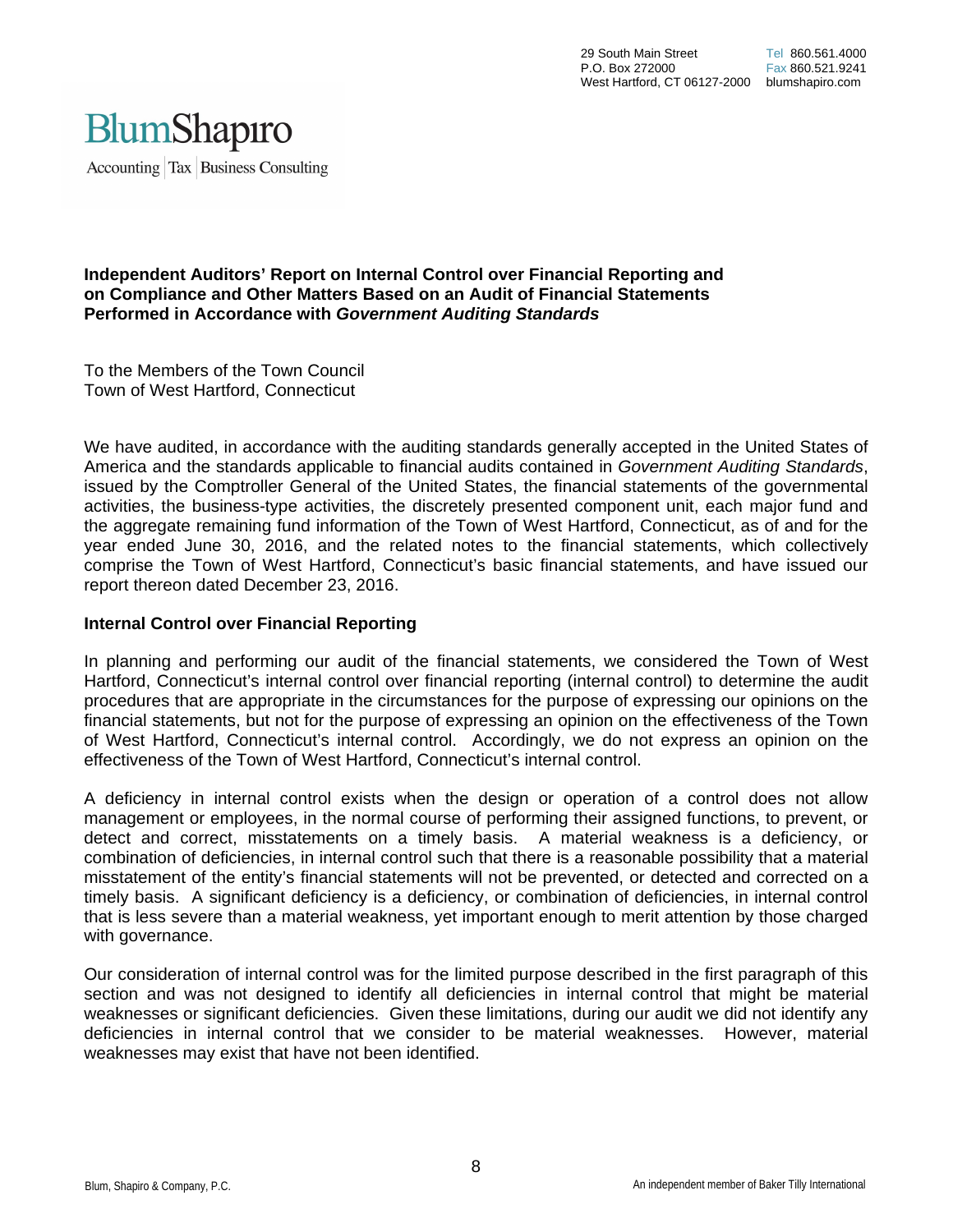## **Compliance and Other Matters**

As part of obtaining reasonable assurance about whether the Town of West Hartford, Connecticut's financial statements are free from material misstatement, we performed tests of its compliance with certain provisions of laws, regulations, contracts and grant agreements, noncompliance with which could have a direct and material effect on the determination of financial statement amounts. However, providing an opinion on compliance with those provisions was not an objective of our audit, and, accordingly, we do not express such an opinion. The results of our tests disclosed no instances of noncompliance or other matters that are required to be reported under *Government Auditing Standards*.

## **Purpose of this Report**

The purpose of this report is solely to describe the scope of our testing of internal control and compliance and the result of that testing, and not to provide an opinion on the effectiveness of the Town of West Hartford, Connecticut's internal control or on compliance. This report is an integral part of an audit performed in accordance with *Government Auditing Standards* in considering the Town of West Hartford, Connecticut's internal control and compliance. Accordingly, this communication is not suitable for any other purpose.

Blum, Shapino & Company, P.C.

West Hartford, Connecticut December 23, 2016